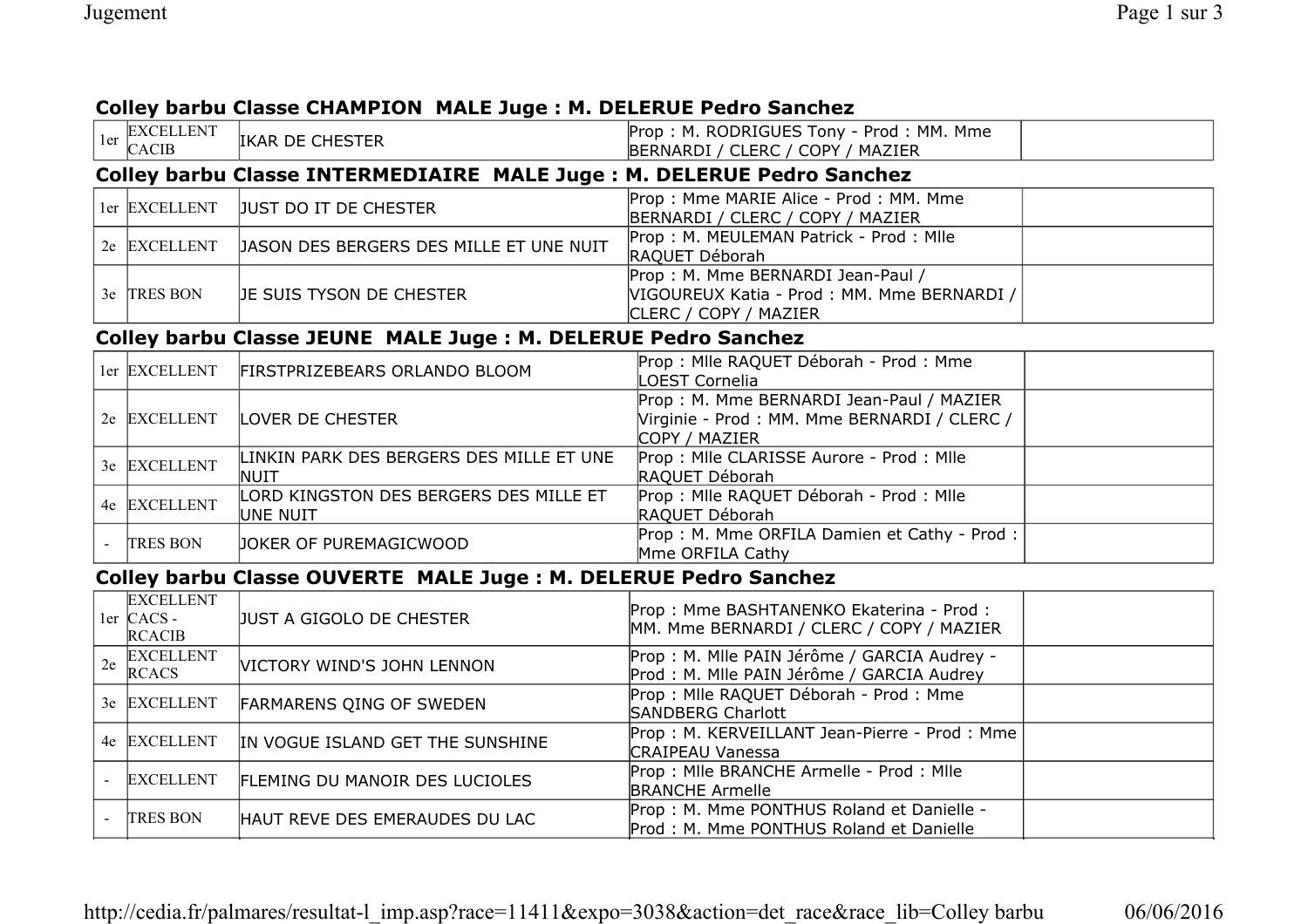|                                                                     | <b>TRES BON</b>                                                           | <b>JASPER BLACK DU PARADIS DES COEURS</b><br>TENDRES                 | Prop : Mme VODUSEK Véronique - Prod : Mme<br><b>PAGNIER Christine</b>                                     |                |  |  |  |
|---------------------------------------------------------------------|---------------------------------------------------------------------------|----------------------------------------------------------------------|-----------------------------------------------------------------------------------------------------------|----------------|--|--|--|
|                                                                     | <b>TRES BON</b>                                                           | JUSTE UN REVE DES BERGERS DES MILLE ET<br>UNE NUIT                   | Prop: Mile CLARISSE Aurore - Prod: Mile<br>RAQUET Déborah                                                 |                |  |  |  |
|                                                                     | Colley barbu Classe PUPPY MALE Juge : M. DELERUE Pedro Sanchez            |                                                                      |                                                                                                           |                |  |  |  |
| 2e                                                                  | TRES                                                                      | PROMETTEUR LEGO DU VAL DES BAXARTS                                   | Prop: M. BERTHIER Alain - Prod: M. MANSUY<br>Gérard                                                       |                |  |  |  |
|                                                                     | <b>TRES</b><br><b>PROMETTEUR</b>                                          | LE PETIT PRINCE DES EMERAUDES DU LAC                                 | Prop: M. Mmes PONTHUS / VELAY-PEREZ -<br>Prod: Mme M. PONTHUS Danielle et Roland                          | Meilleur Puppy |  |  |  |
|                                                                     |                                                                           | Colley barbu Classe CHAMPION FEMELLES Juge: M. DELERUE Pedro Sanchez |                                                                                                           |                |  |  |  |
|                                                                     | ler EXCELLENT                                                             | JUSTE UN REVE BLACK DU PARADIS DES<br><b>COEURS TENDRES</b>          | Prop: Mme PAGNIER Christine - Prod: Mme<br><b>PAGNIER Christine</b>                                       |                |  |  |  |
|                                                                     | Colley barbu Classe INTERMEDIAIRE FEMELLES Juge: M. DELERUE Pedro Sanchez |                                                                      |                                                                                                           |                |  |  |  |
|                                                                     | <b>EXCELLENT</b><br>$1er$ RCACS -<br><b>RCACIB</b>                        | <b>JALOUSIE DE CHESTER</b>                                           | Prop : Mme M. LECORNU Valérie / BERNARDI<br>Jean-Paul - Prod: MM. Mme BERNARDI /<br>CLERC / COPY / MAZIER |                |  |  |  |
|                                                                     | 2e EXCELLENT                                                              | <b>SEAGULL PUMPKIN PIE</b>                                           | Prop: M. Mme ORFILA Damien et Cathy - Prod:<br>M. Mme SCHOLTE-PLASMAN                                     |                |  |  |  |
|                                                                     | 3e EXCELLENT                                                              | JOLIE'DEMOISELLE DE CHESTER                                          | Prop: MM. Mme MANSUY G. / DONJON Gérard<br>et Annie - Prod : MM. Mme BERNARDI / CLERC /<br>COPY / MAZIER  |                |  |  |  |
|                                                                     | 4e EXCELLENT                                                              | <b>J'EN AI REVE DES EMERAUDES DU LAC</b>                             | Prop: M. Mme PONTHUS Roland et Danielle -<br>Prod: Mme M. PONTHUS Danielle et Roland                      |                |  |  |  |
|                                                                     |                                                                           | Colley barbu Classe JEUNE FEMELLES Juge: M. DELERUE Pedro Sanchez    |                                                                                                           |                |  |  |  |
|                                                                     | ler EXCELLENT                                                             | LABELLEDECADIX DES BERGERS DES MILLE ET<br>UNE NUIT                  | Prop : Mile RAQUET Déborah - Prod : Mile<br>RAQUET Déborah                                                | Meilleur Jeune |  |  |  |
|                                                                     | 2e EXCELLENT                                                              | <b>LEGENDE DE CHESTER</b>                                            | Prop: M. Mme BERNARDI Jean-Paul / MAZIER<br>Virginie - Prod : MM. Mme BERNARDI / CLERC /<br>COPY / MAZIER |                |  |  |  |
|                                                                     | 3e EXCELLENT                                                              | <b>VICTORY WIND'S LADY GAGA</b>                                      | Prop : M. Mlle PAIN Jérôme / GARCIA Audrey -<br>Prod : M. Mile PAIN Jérôme / GARCIA Audrey                |                |  |  |  |
|                                                                     | 4e EXCELLENT                                                              | JE SUIS UNE ELFE DU MANOIR DES LUCIOLES                              | Prop: Mile BRANCHE Armelle - Prod: Mile<br><b>BRANCHE Armelle</b>                                         |                |  |  |  |
|                                                                     | <b>TRES BON</b>                                                           | LIMITED EDITION DES BERGERS DES MILLE ET<br>UNE NUIT                 | Prop : Mlle RAQUET Déborah - Prod : Mlle<br>RAQUET Déborah                                                |                |  |  |  |
| Colley barbu Classe OUVERTE FEMELLES Juge: M. DELERUE Pedro Sanchez |                                                                           |                                                                      |                                                                                                           |                |  |  |  |
|                                                                     |                                                                           |                                                                      |                                                                                                           |                |  |  |  |

http://cedia.fr/palmares/resultat-l\_imp.asp?race=11411&expo=3038&action=det\_race&race\_lib=Colley barbu 06/06/2016